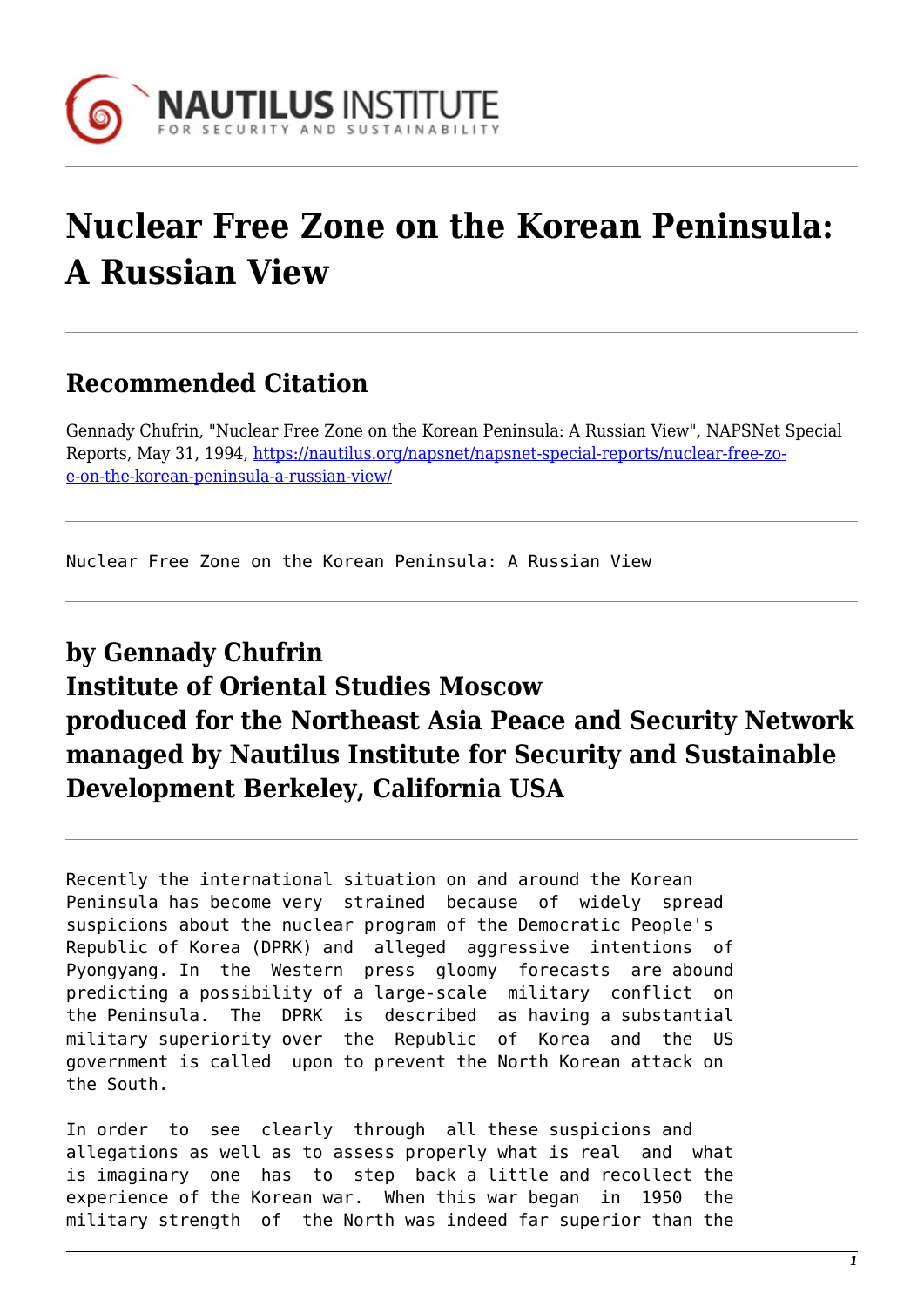defense capabilities of the South. And yet the war was not an easy affair for Pyongyang.

At first an unforeseen two day delay at the 38th parallel followed by a much longer stoppage near Pusan resulted in the loss of strategic initiative by the North, the loss which even the capture of Seoul could not offset. And when 50,000 US troops were landed at Inchon in the rear of the North Korean army the latter was forced to retreat hastily and in great disorder. After that the Korean war was fought predominantly by two major powers - the USA and China. When the hostilities were finally stopped and the armistice signed in July 1953 the warring parties found themselves again facing each other across the 38th parallel.

Even now, more than 40 years after the armistice, the Korean people remain divided by a 240 kilometer long and 5 meter wide wall along the demarcation line which speaks very

vividly about the futility of resolving the unification of Korea by force. If this became impossible at the time Pyongyang enjoyed political, economic and military support not only of China but also of the Soviet Union, at present after the collapse of the bi-polar world any military adventure on behalf of the DPRK is even less feasible and can be safely excluded as a real possibility of resolving outstanding problems between two Korean states.

Let us, however, look more closely at the strategic situation which exists now on the Korean Peninsula.

1.1. Military balance between the DPRK and the Republic of Korea.

a) Ground forces.

 According to the available information the DPRK ground forces number 1 to 1.2 million men. They include 30 infantry and mechanized divisions, 15 armors, 20 mechanized, 4 infantry and 22 special combat brigades. They are armed with 3600-3700 tanks (including 100-200 light ones), 6500-6800 (100, 122, 130 and 152 mm) conventional artillery pieces, 9000 (82 and 100 mm) mortars, about 900 infantry fighting vehicles and 4000 armored personnel carriers. Besides the North Korean army has a large number of anti-aircraft guns and antitank guided missiles at its disposal.

The ground forces of the Republic of Korea number approximately 650,000 men. They consist of 3 mechanized, 19 infantry and 23 reserve divisions, several special combat and airborne brigades. Besides there are 3 anti-aircraft brigades and 3 separate tactical missile divisions. The South Korea ground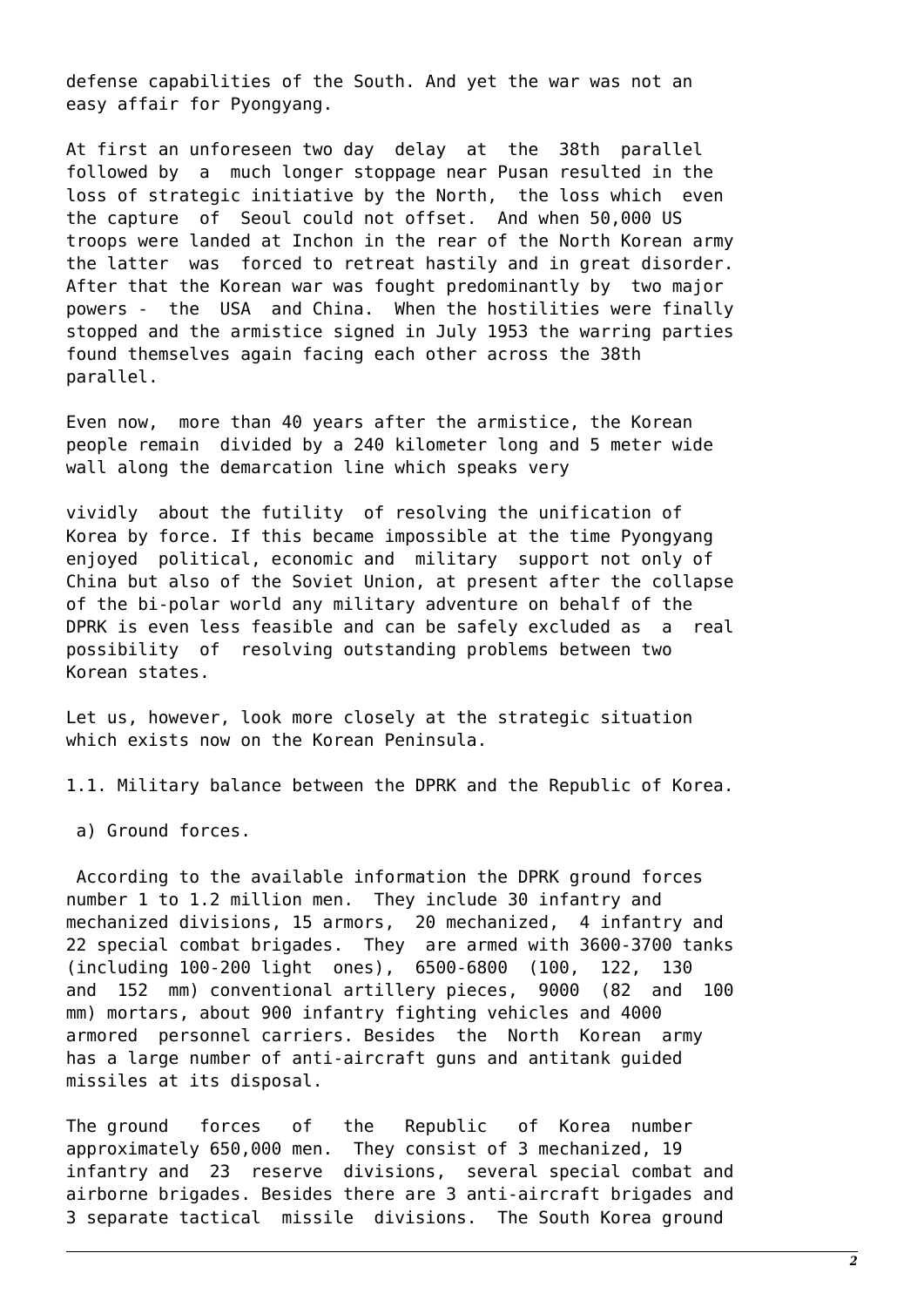forces are armed with 2000 tanks, 1000 infantry fighting vehicles and over 1500 AFV, 4500 (105, 155, 175 and 203,2 mm) conventional artillery pieces and 5300 (81 and 106,7 mm) mortars. Besides there are 110 Hawk and 200 Nike Hercules launchers, a large number of anti-aircraft and anti-tank guns as well as 450 helicopters at the disposal of the South Korean army.

b) Naval forces.

 The naval forces of the DPRK number 40,000-41,500 men. There are two operational fleets in North Korea equipped with approximately 600 surface combatants. However among them there are only 6 relatively large combatants - 3 frigates and 3 corvettes. The rest are small surface combatants that include 39 missile gunboats, 168 torpedo boats, 142 patrol boats and 180 landing ships. Such composition of the North Korean navy is determined by geography of the Korean Peninsula characterized by a complex coastal line and a large number of small bays that presupposes the use of small high speed vessels. The main task of such a navy is to disrupt naval communication lines,

to land small special combat and reconnaissance groups, to demolish ports of an adversary and protect its own ports and littoral infrastructure.

The main attack force of the DPRK navy consists of 24-27 middle class submarines whose task is to disrupt sea lanes in the Sea of Japan, Yellow and East China Seas as well as in the Korea straits. Besides there are 48 mosquito submarines for sabotage purposes in the North Korean navy.

The South Korean navy numbers 60,000 men including 25,000 marines. This composition of the naval forces reflects the experience of the Korean war when the South Korean marines participated in landing operations alongside the US troops. After the Korean war the South Korean naval forces continued to upgrade their interaction with the US Navy during annual Team Spirit military exercises.

The South Korean navy consists of three operational fleets, two flotillas and an air wing of naval aviation. Having fewer submarines than in the North Korean navy (3 to 27 respectfully) the South Korean navy outnumbers the North in surface combatants in the same proportion. The total number of large surface combatants is 66, including 9 destroyers, 7 frigates, 26 corvettes and 14 large and medium landing ships. Besides Republic of Korea has 97 speed boats, including 11 missile gunboats, 66 patrol boats and 20 landing boats.

The main task of the South Korean navy is to defend major sea lanes, ports and military bases, as well as to carry out landing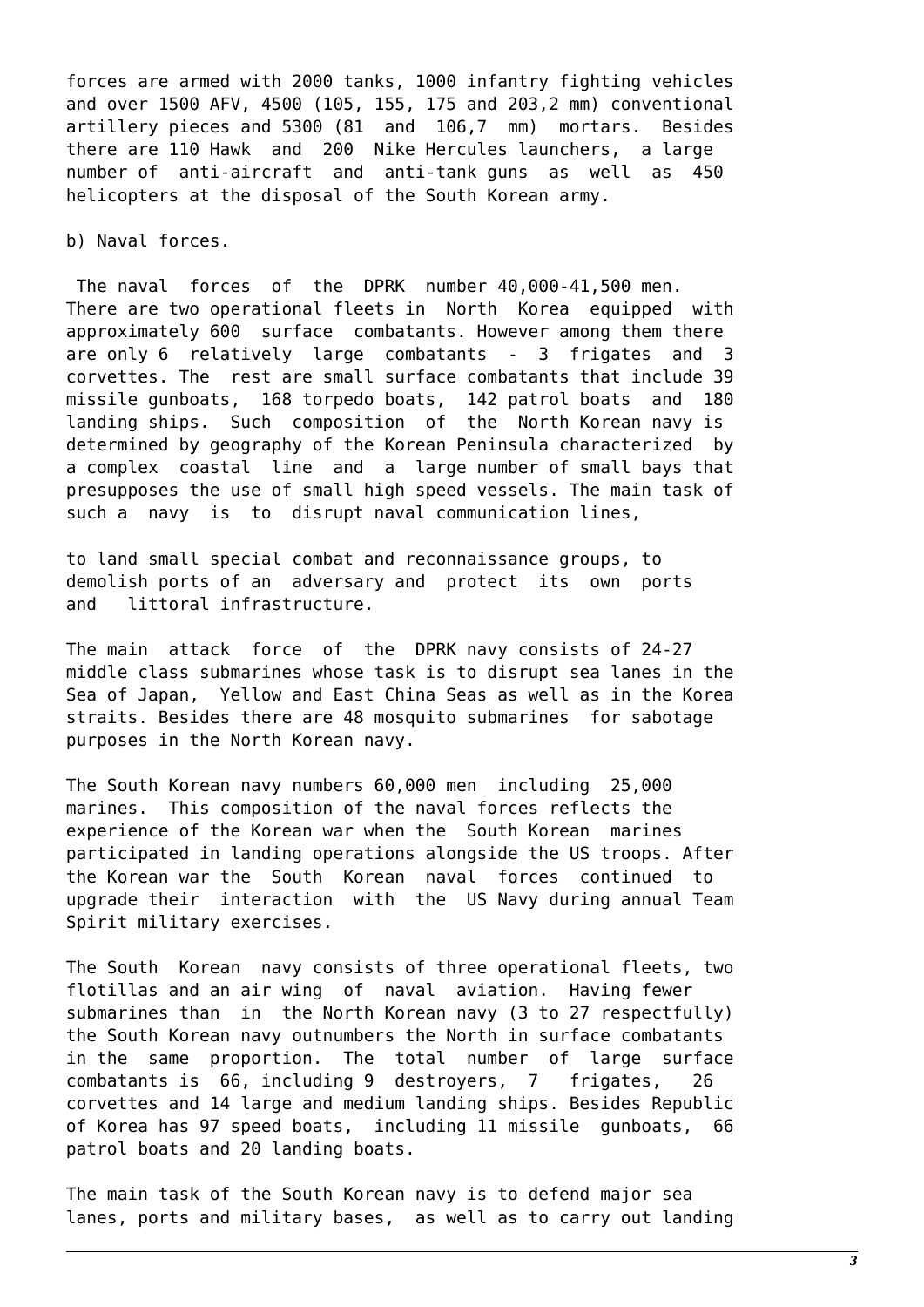operations and sea blockades together with the allied navies of the USA and Japan.

The South Korean naval aviation consists of 20 patrol aircraft and 50 anti-submarine helicopters. There are three divisions of marines (including one reserve division) armed with tanks, amphibious armors personnel carriers, 105 and 155 mm conventional artillery and Harpoon missiles.

It is important to emphasize that South Korean combatants (especially large surface ones) are armed with more advanced weapon systems and have more sophisticated electronic equipment compared to the North Korean navy. Besides Republic of Korea has a large program aimed at bridging the gap with the North as to the number of attack submarines as well as at increasing its superiority in the number and quality of surface combatants and ASW aviation.

c) Air Force.

 The North Korean air force numbers 70,000 men (compared to 40,000 men in the South Korean AF) and about 750 combat aircraft (compared to 500 combat aircraft in the South). One should not disregard however the superior quality of the South Korean air force both because of its more advanced weapon systems and better models of aircraft used (F-16 Fighting Falcons now and F-18 in the near future) as well as because of US air force presence on the Peninsula.

d) Reserve Forces.

 The North Korean military reserves, military civilian services and militarized security forces are estimated to be 5.4 million. men. The comparable forces in South Korea are estimated to be 3.4 - 4.2 million men.

Summing up the results of the above comparison we come to the conclusion that while North Korea has a larger armed force (with or without the reserve forces) and enjoys numerical superiority over the South in the number of tanks, artillery pieces, mortars, combat aircraft and attack submarines, the Republic of Korea has a much larger Marine corps, has more surface combatants and ASW aircraft.

But what may be even more important is that the nominal superiority of North Korea in conventional weapons over the South is only 1.8 times while the share of military expenditures in GNP in the North is almost 50 per cent compared to only 6.5 per cent in the South. That means that the military industrial complex in the South is far more efficient, a fact that will become even more obvious in case of any prolonged military conflict between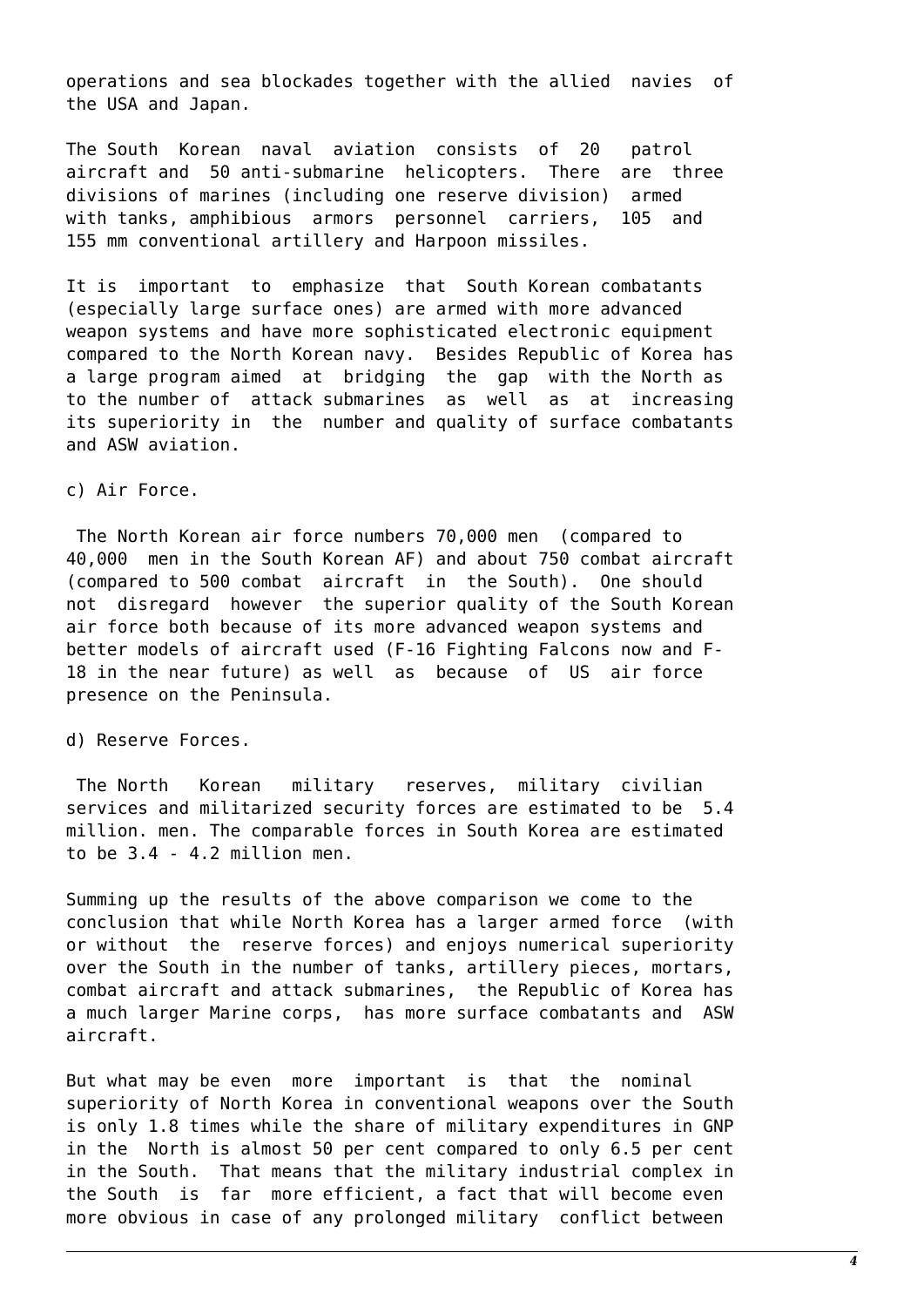the North and South. If on the other side the North plans a short war it is unclear how it can win it without having a classical threefold superiority in conventional weapons recommended for offensive operations. Moreover a 1.5 times superiority of the North in the number of artillery pieces is substantially reduced by more powerful artillery systems of the South while its superiority in the number of tanks is effectively offset by more effective anti-tank weapon systems in the South as well as by a large number of helicopter gunships deployed there.

It has been already mentioned earlier that the South Korean air force has a clear advantage over the North Korean air force. As to the naval forces of two Korean states, the

North Korean navy though having more submarines is rather vulnerable to air attacks of ASW aircraft because of insufficient air protection of its major naval bases. At the same time the South Korean navy will enjoy superiority in the number and fire power of its surface combatants.

Lastly, more powerful amphibious forces of the South are able, if its naval and air superiority is established, to ensure successful large-scale landing operations of the Marine Corps.

Of course, the deployment of a major part of the North Korea armed forces within 100 km from the demarcation line as well as a strategically vulnerably geographical location of Seoul may be of a certain advantage to the North. However as may be judged from the experience of the Korean war an occupation of Seoul does not guarantee a victory in a warfare. Besides while preparing for a possible attack from the North the South Korean army has deployed about 350 thousand troops, i.e. over half of its total strength, around the capital. Moreover, it is totally unclear why the US forward deployed forces in Japan and South Korea itself (i. e. over 83 thousand men, 200 combat aircraft and 15 surface combatants) would be unable to react timely and efficiently in case of an attack from the North.

Under such conditions the only possibility for the North to achieve a decisive military superiority over the South may appear if the Northern armed forces launch a very

powerful missile attack against all major ports, air fields and military bases in the South. Such a possibility however may be real only if DPRK possesses nuclear weapons and means of its delivery. Let us then consider such a possibility.

1.2. Nuclear weapons: possible scenarios of their deployment and use.

An issue of nuclear armament is closely connected with an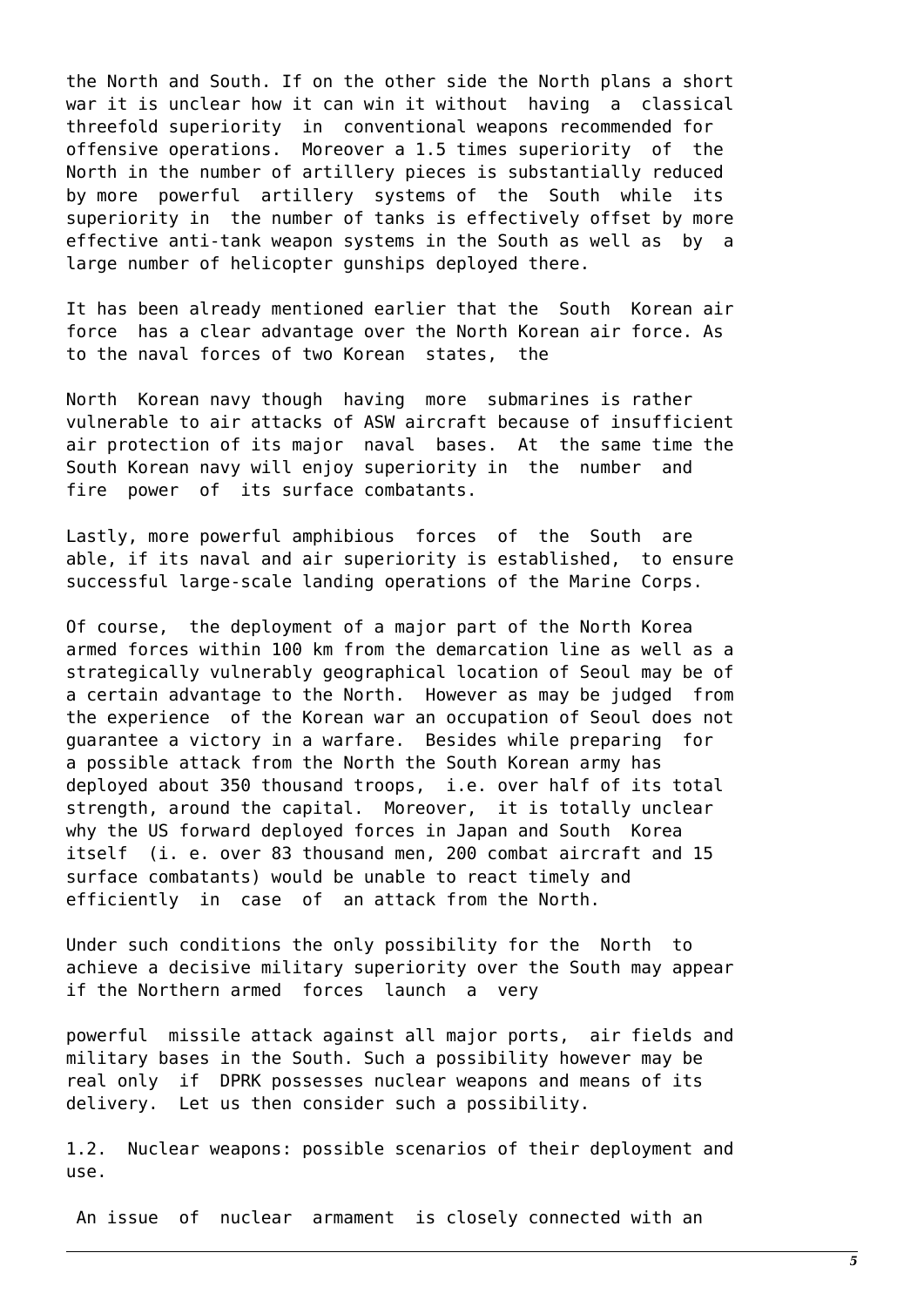issue of its delivery. As is known surface-to-surface ballistic missiles of various ranges are considered to be the most effective means of nuclear weapons delivery. It is also known that the major nuclear powers, i.e. the United States and Russia, have practically stopped now to use tactical nuclear weapons delivery systems including nuclear-capable artillery, tactical missile launchers and tactical aircraft. According to SALT-I and SALT-II agreements there are also restrictions imposed upon the use of tactical sea-launched cruise missiles as the means of nuclear weapons delivery. That leaves practically only ICBMs and strategic aircraft as major nuclear weapons delivery systems in the United States and Russia.

 However, already in 1990 according to the available information about 30 countries were armed with various types of short-range and medium-range delivery systems with range capabilities up to several hundred kilometers. And there are already a lot more threshold states that are prepared to follow their example. This phenomenon reflects current changes in the geostrategic situation when the confrontation

between two superpowers has been replaced by an ever increasing competition at the regional level between local actors. Modernization of delivery systems in these countries moves in the following forms:

 \* through the use of foreign know-how and foreign experts (Egypt, Argentina);

through the development of ballistic missiles on the basis of national know-how (Israel, India, Pakistan, Brazil);

\* through modernization and upgrading of foreign made missiles along with development of local tactical missile launchers (Iran, Iraq, North Korea and South Korea).

 Since the development of national nuclear capability is usually unpopular among the local population and for those countries that have became a party to the Nuclear Nonproliferation Treaty (NPT) such activities are a gross violation of its provisions, nuclear research and creation of nuclear weaponry are conducted under conditions of great secrecy and without any control not only from international agencies but also from national public opinion. Such indeed may be the situation on the Korean Peninsula as suspected by international community.

What kind of missile launch systems do the DPRK and Republic of Korea possess at present? Officially the North Korean armed forces have 70 tactical missile launchers at their disposal. Most likely these are somewhat modernized Soviet or Chinese tactical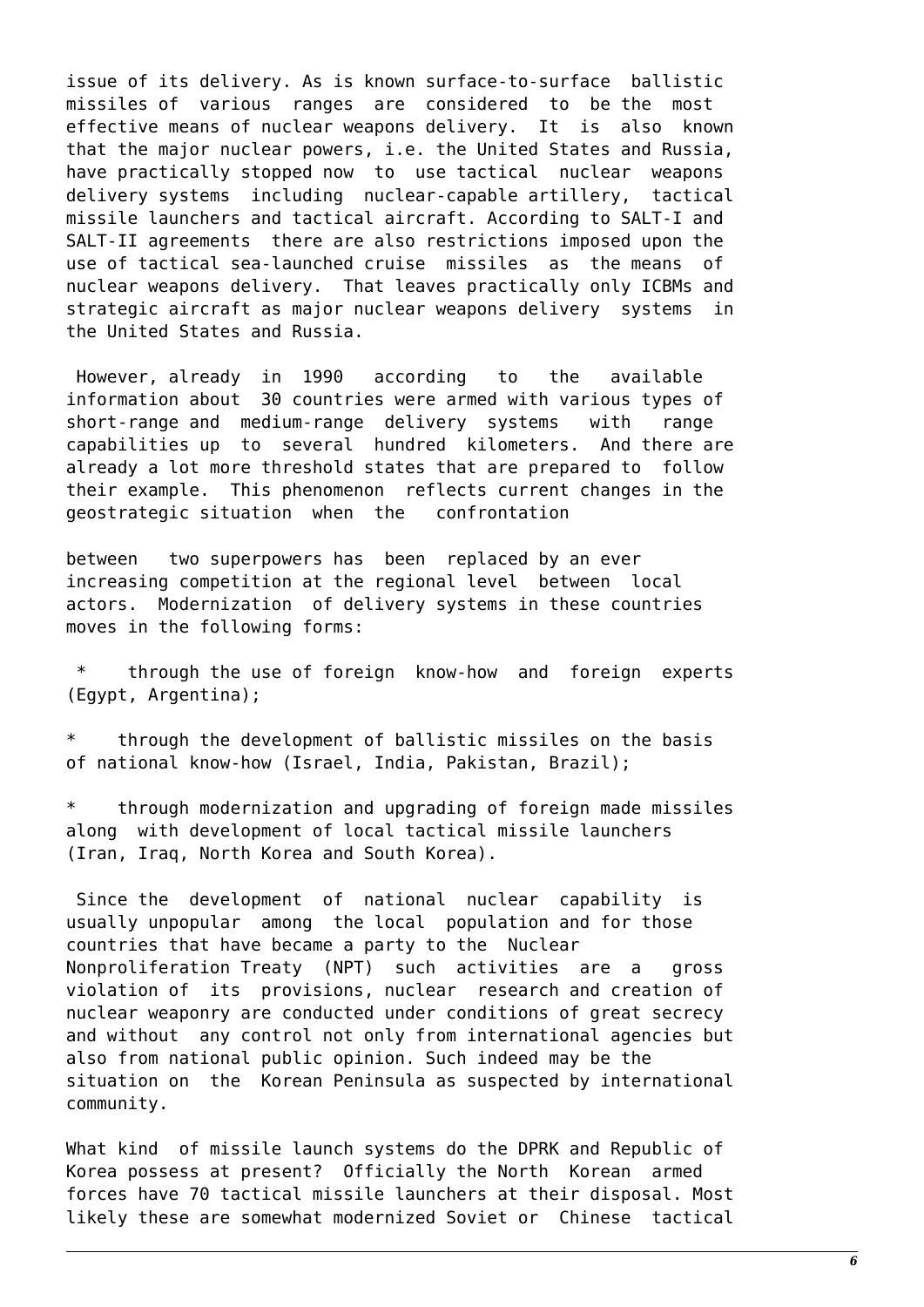missiles imported from China. They are, however, rather outdated and their range capability does not exceed 150-200 km.

However in May 1993 North Korea carried out a test flight of a new Rodong-1 missile. Being launched it covered the distance of 480 km in the direction of Tokyo and fell down in the Sea of Japan. This missile is capable of delivering a nuclear, biological or a chemical war head. To all probabilities this missile is a modified version of a tactical Scud missile that became well-known during the Persian Gulf war. The test flight of Rodong-1 proved the fact that its range capability is enough to reach US military bases in Japan and even threaten Tokyo, which means that the DPRK possesses now a modern launch system potentially capable of delivering nuclear weapons.

One should not overlook, however, that the Republic of Korea also possesses a modern delivery system which is even more powerful than that of North Korea. At the beginning of June 1993 South Korea launched a Science-1 space rocket which though officially described as a civilian one can easily be used for military purposes.

Officially the South Korean armed forces have in their possession 12 US built Honest John launch systems which are outdated and have been replaced in the US Army long ago. However in 1975 South Korea bought in the United Stated a plant for production of solid fuel missile engines which was then transported from California and assembled in South Korea. Already in 1978 first successful tests of unguided surface-to-surface missiles with the range of 35 to 150 km were carried out. Then that production of guided air-to-air missiles was organized. At present South Korea assembles at this plant modern guided missiles with all necessary electronic guidance systems out of local parts and materials and in accordance with a US licence. The mere fact of launching a space rocket by South Korea in June 1993 clearly proves its superiority in missile-building technology over the North.

The principal difference between strategic position of two Korean states lies in the fact that while South Korea enjoys a US "nuclear umbrella" protection, North Korea has to create such an "umbrella" on its own.

As is known the US troops deployed in South Korea are armed with aircraft and missile launchers capable of delivering nuclear weapons. The US forward deployed forces in Japan as well as in the Pacific (including the 7th fleet) are armed with nuclear weapons which may be used in accordance with the US decision. It is well known that this US nuclear capability is far superior to any military capability of North Korea or even to its nuclear capability if it really exists at all.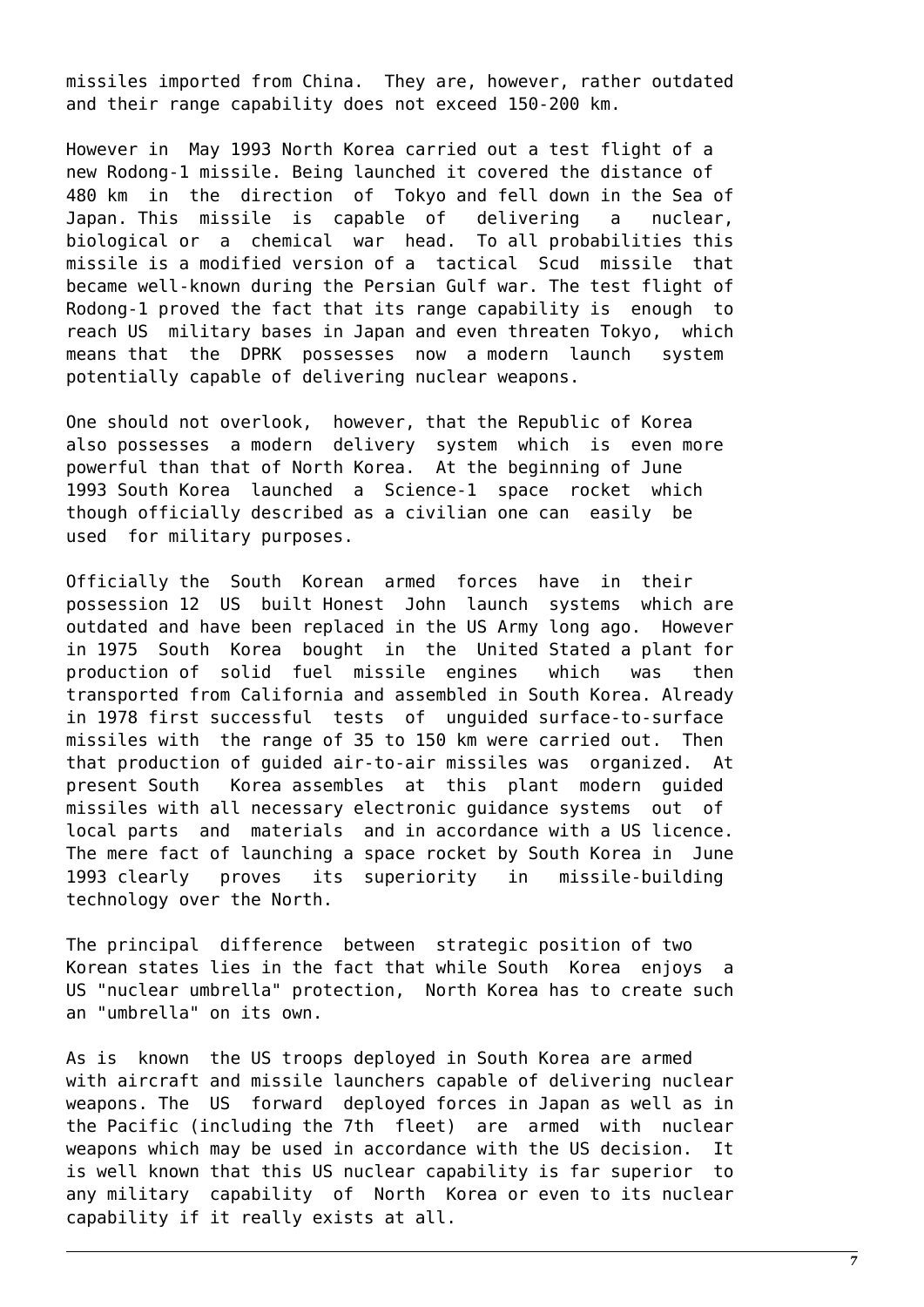What is actually known, however, is the following:

 a) North Korea has seven nuclear sites at the Yongbyon complex capable of producing nuclear weapons. After the International Atomic Energy Agency (IAEA) carried out several inspections of nuclear installations there in accordance with the provisions of the NPT its experts voiced certain suspicions regarding two nuclear storage sites. However the DPRK not only declined the IAEA request to conduct special inspections of these two suspected nuclear sites but in March 1993 declared its withdrawal from the NPT.

b) At about the same time numerous reports appeared in the South Korean and international press about an allegedly increasing military and nuclear threat coming from North Korea. According to these press reports Pyongyang after creating the second nuclear reactor has developed a capability of producing annually up to seven nuclear war heads. It has been also reported that the North possesses enough facilities to produce also chemical weapons and means of their delivery.

c) At the end of December 1993 the New York Times published an article which contained a leak from the US secret sources about North Korea having 12 kg of plutonium which was sufficient for production of two nuclear bombs.

Leaving aside for a while an issue of reliability of these press reports let us assume that the DPRK indeed possesses a small amount of plutonium and is capable to increase its production for the creation of nuclear weapons. Let us also consider the military aspects of the possible deployment and use of such weapons by the DPRK.

Acting on these assumptions one must state that from the military point of view the North Korean army command should undertake such actions that would prevent the South Korean from carrying out successful landing operations in major South Korean ports and military bases (as it happened during the Korean war). For that purpose the North Korean armed forces should demolish such ports and bases in the South as well as establish a blockade of the US forward deployed forces in Japan (see endnote 1).

It is quite obvious that such a task is unattainable for the DPRK. The number of major military bases and sea ports in South Korea, such as Pusan and Masan sea ports, Chinhae, Mokpo, Pohang, Cheju, Inchon naval bases and air force bases in Pusan, Pohang, Chinhae, Kunsan to name only a few of them, is far more and above the possible (two) number of nuclear bombs in possession of North Korea. And that is without mentioning Seoul since it is located within the range of North Korean artillery fire.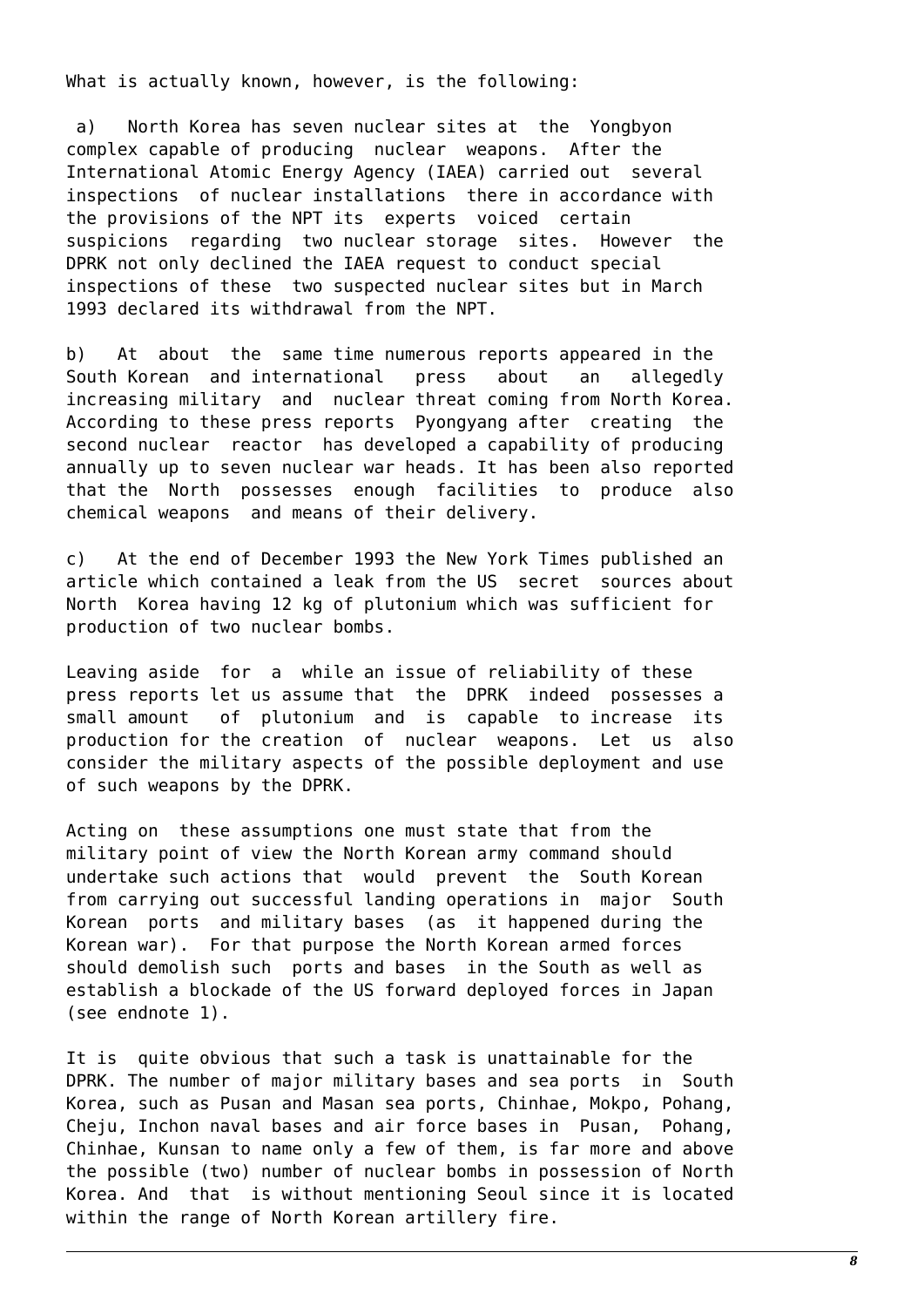As of now North Korea is capable of arming only tactical missiles and - at the most - tactical aircraft with nuclear war heads and bombs. However the range of those tactical missiles is insufficient to reach most of the South Korean bases located at the Southern tip of the Peninsula, i.e. over 300 km from the DMZ. Neither small naval vessels can be used for deployment of nuclear weapons, nor available artillery is capable of launching nuclear shells.

In other words, even if the DPRK indeed has only two nuclear war heads at its disposal, its armed forces are unable from the military point of view to carry out successfully the principal strategic task. And if, as it is discussed now by Seoul and Washington, the United States are actually going to deploy Patriot air-defence missiles in South Korea, then a possibility of an effective nuclear attack by the North against the South is reduced almost to zero.

North Korea can possibly change this balance of forces in its favor only if it attains a capability of manufacturing at least seven nuclear warheads annually. However the reaction of neighboring countries, and above all Japan, to such a situation is quite predictable.

According to the information coming from official Japanese sources the total amount of processed plutonium available in Japan in 1993 amounted to 1.6 tons. Besides 2.9 tons of Japan-owned plutonium is stored for reprocession in France and Britain. The total amount of unprocessed plutonium in the form of nuclear fuel already used

or still being used at nuclear power stations in Japan is estimated to be 27 tons. It is quite clear that to reprocess this plutonium to weapons-grade form will present no problem for Japan. And one must not forget that Japan already possesses modern missile technology.

Having said that one logically reaches a conclusion that if North Korea is indeed in the process of creating its nuclear weapons capability it is doing so because one (or both)

of two following reasons. The first one of them is dictated by a desire to create a situation preventing any reasonable possibility of an outside military attack on North Korea and thus defending the existing political regime from an overthrow by force by a potential aggressor. Creation of the North Korean nuclear deterrent capability is thus aimed at making a military conflict between the North and the South a virtual impossibility given the relatively small size of the Korean Peninsula and a very high degree of exposure of its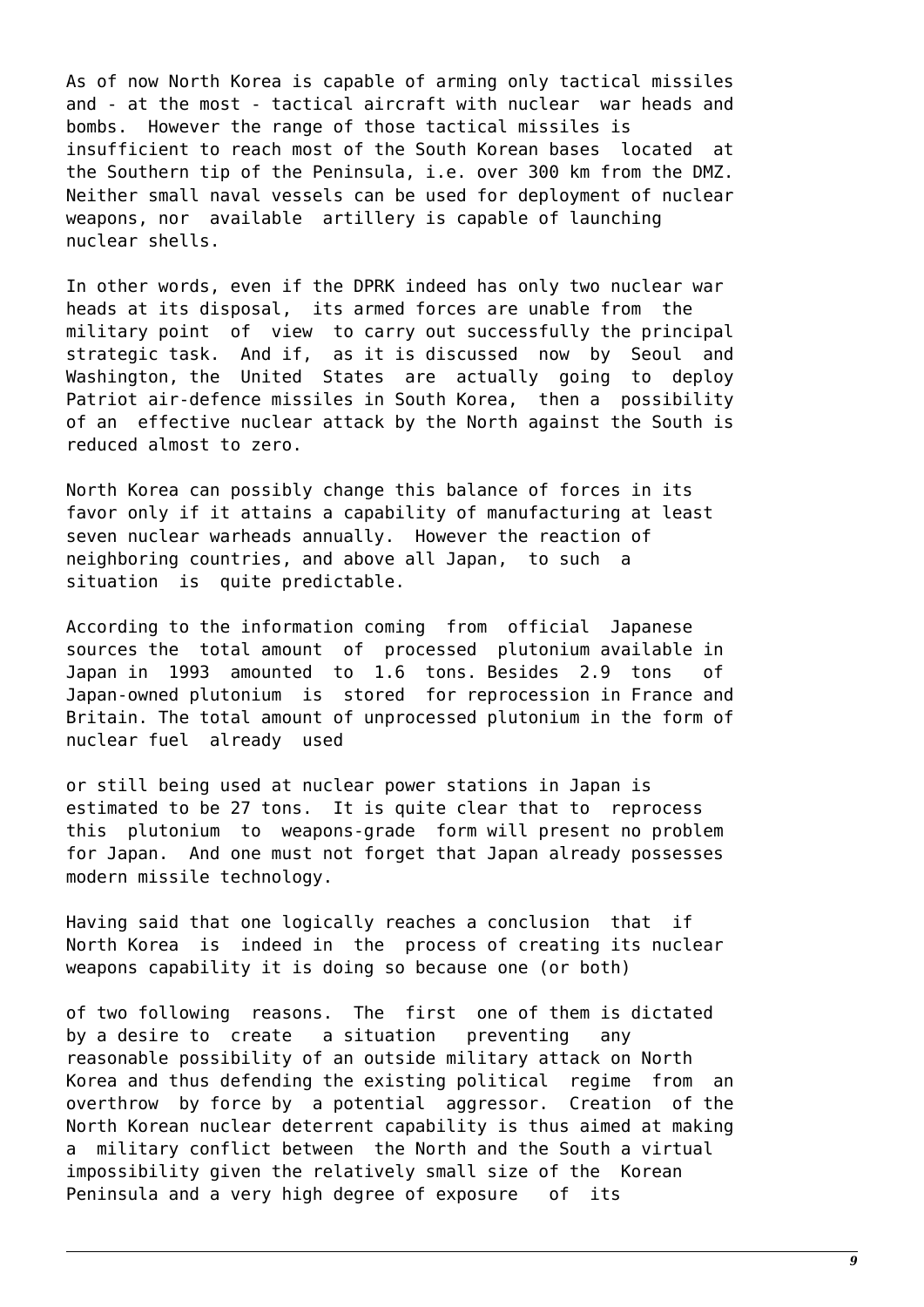population to the consequences of a nuclear war.

The second reason behind an alleged North Korean nuclear program may be of a completely different nature, i.e. formed by the desire of Pyongyang to use it as a political threat or pressure in order to achieve better political and economic terms in its dealing with Seoul as well as with the United States and other Western countries.

The DPRK and Republic of Korea signed a Non-Nuclear Declaration in December 1991 which was aimed at creating an atmosphere of mutual trust between them on the nuclear issue. However almost immediately talks between the two Korean states on practical measures to realize this Declaration came to a dead end because of fundamental differences between the North and South on the problem of bilateral control measures over the implementation of nuclear safeguards.

Thus Republic of Korea believed that in order to create a nuclear-free zone on the Peninsula it would be insufficient to hold only the IAEA inspections and demanded the right to inspect not only nuclear but also military bases and installations in North Korea. This approach to the nuclear issue was interpreted however by the DPRK as an attempt by the South to conduct military intelligence operations in the North while withholding inspections by North Korean authorities of the US military bases in the South. The North Korean approach on the nuclear issue stemmed from its belief that the issue itself was originally created by the United States when they deployed their nuclear weapons in South Korea in the 1970s. Therefore inspections of the US military bases in the South were necessary especially since the US authorities neither denied nor confirmed the existence of nuclear weapons there.

On the other hand the DPRK after joining the NPT in 1985 spent over six years instead of mandatory 18 months on discussing conditions of regular IAEA inspections before actually allowing them. Moreover when the IAEA raised suspicions about two nuclear sites at Yongbyon and demanded their special inspections Pyongyang, as it was already mentioned, declared its withdrawal from the NPT in March 1993.

After that and especially after the resumption of the US-ROK joint Team Spirit military exercises in 1993 negotiations between the North and the South were completely broken. The ROK together with the United States tried in response by every political means at its disposal to bring the DPRK back to a negotiating table and to accept its conditions for nuclear safeguards. On top of that Seoul explored various scenarios of applying economic pressures on Pyongyang that might have included coordinated actions with Japan and even China. However Seoul was prepared to make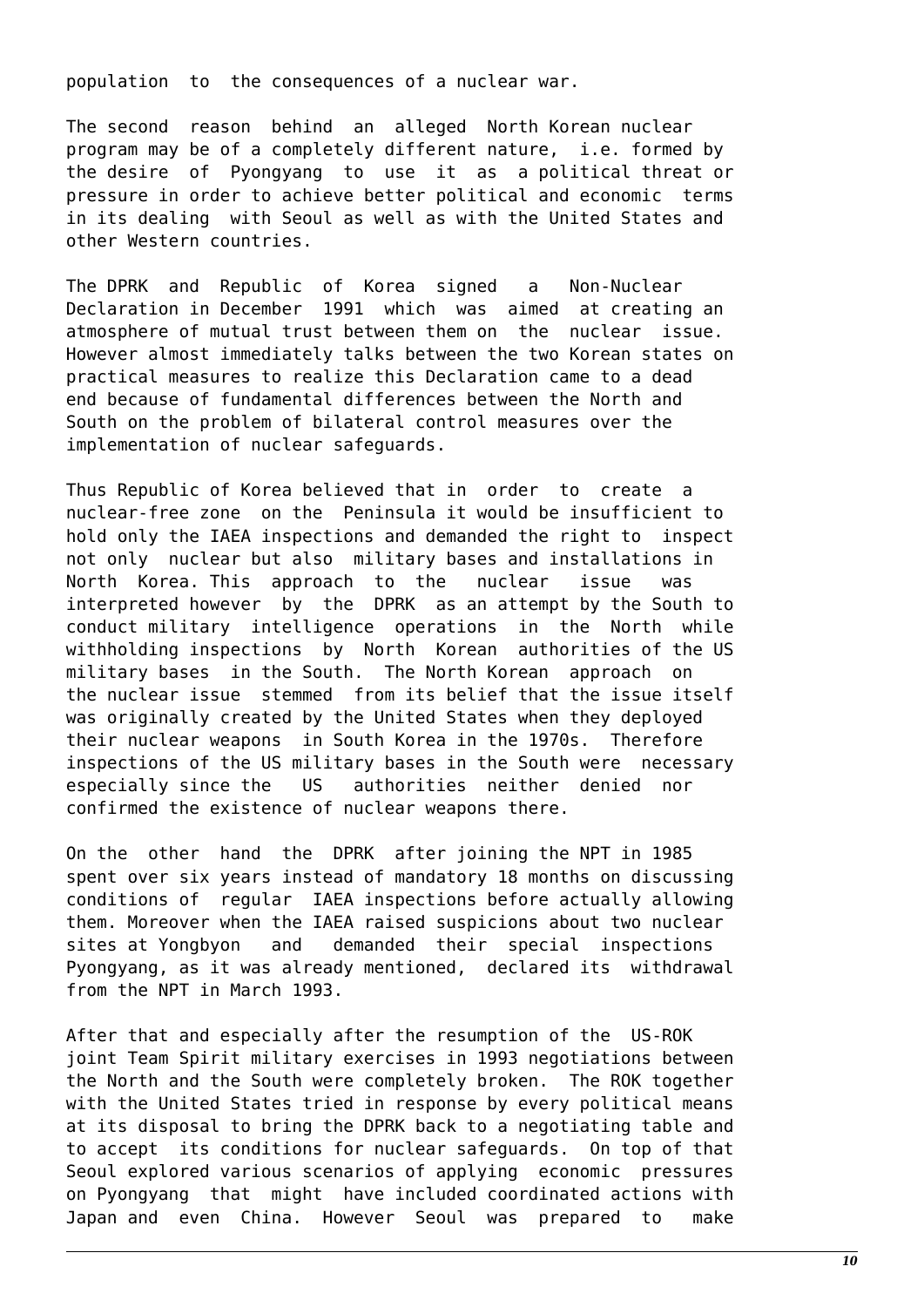concessions too, such as, for instance, scaling down the size of Team Spirit exercises that normally involved up to 100 thousand US and ROK troops, large number of aircraft and naval vessels. Also political guarantees of nonaggression were offered to the DPRK as well as the development of economic relations with Japan and the United States much sought after by Pyongyang (see endnote 2).

It is a clear case of a stick and carrot policy to which the DPRK is now much more vulnerable than ever before when it enjoyed a powerful support of the Soviet Union and China. There is no more Soviet Union now while China though remaining an ally of the DPRK follows a very cautions policy towards North Korea and does not support its intention to acquire nuclear weapons.

The political vulnerability of the DPRK has been increased by its deteriorating economic condition. Poor harvests in the last few years have severely depleted its food stocks. A sharp decline of oil imports from the former Soviet Union has resulted in a steep decline of production of fertilizers, reduction in the number of aircraft flights and disruption of transport services.

Though the share of military expenditures exceeds half of the total GNP of North Korea, even the army faces now increasing difficulties that include more severe food rationing of soldiers and imposition of strict limits on fuel consumption.

The economic and external political difficulties have been further increased by the growing domestic political tension and unpredictability of Kim Jong Il, a new North Korean leader, of whom very little is reliably known while he has come now in control of many vital spheres of the DPRK domestic and foreign policy. Some observes even believe that under present deteriorating political and economic conditions and without former restraining influence of the Soviet Union and China on the decision making process in Pyongyang the new leadership there may indulge into a risky game of using its nuclear program as a means of political survival.

Thus acting on a seemingly correct assumption that the United States was prepared to make serious concessions in order to prevent the DPRK withdrawal from the NPT Pyongyang engaged Washington into a direct dialogue leaving aside not only South Korea but even its negotiations with the IAEA. In its dialogue with the United States the DPRK set down several conditions for the resolution of the nuclear issue, that included:

 a) a formal obligation of the United States not to use nuclear weapons against the DPRK;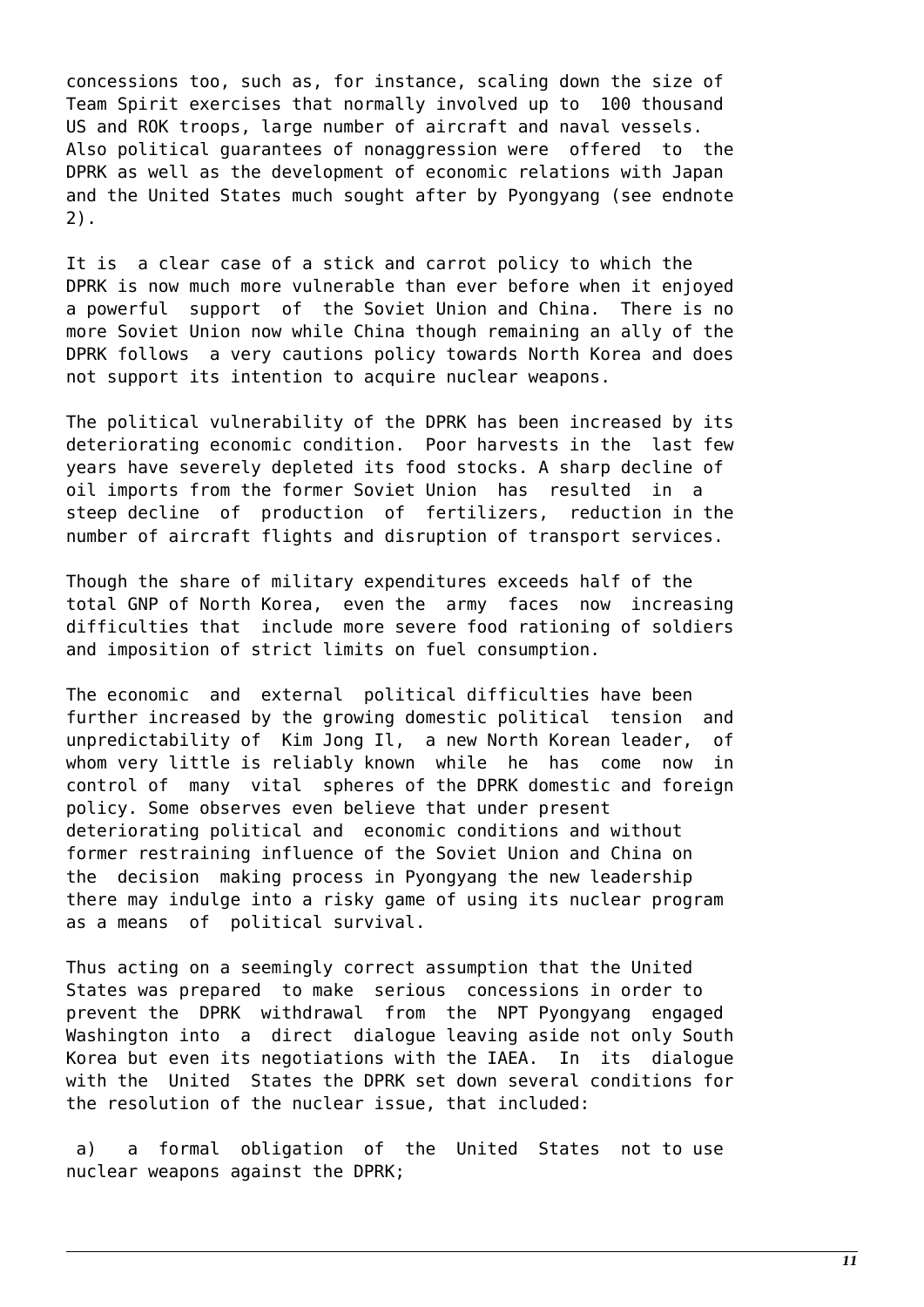b) a formal declaration by the United States of the complete withdrawal of the US nuclear weapons from the Korean Peninsula;

c) a discontinuation of Team Spirit exercises;

d) conclusion of a peace treaty that would replace the present armistice agreement;

 e) a denunciation by Washington of its treatment the DPRK as a "terrorist state";

 f) support by the United States of the Korean unification on the basis of a confederation.

 These conditions appeared to be quite realistic or at least much more realistic than earlier ones with a probable exception of the last one. Thus the DPRK does not demand any longer an immediate full diplomatic recognition by Washington or the speedy US troops withdrawal from South Korea or the US assistance in replacing its outdated nuclear reactors.

As to the US response to the DPRK policy on the nuclear issue it may be characterized as a combination of diplomatic efforts with economic and military pressures on Pyongyang. Thus the US government agreed to start a direct dialogue with the DPRK at a critical moment when the DPRK-ROK negotiations were broken and North Korea declared its withdrawal from the NPT. The first round of the US-DPRK talks was held in New York in June 1993.

As the result of this and subsequent rounds of talks an agreement was reached between Pyongyang and Washington in February 1994 which envisaged the resumption of the IAEA inspection of North Korean nuclear sites while the United States promised not to hold Team Spirit exercises in 1994.

However this agreement was shortlived. Already in March 1994 representatives of the IAEA who arrived in North Korea to conduct inspections accused Pyongyang of refusing to allow them to visit some of its nuclear sites. The reaction of the US government to this was violent though predictable. The US authorities confirmed their plans to deploy Patriot missiles in South Korea and to hold Team Spirit exercises as originally planned. The US government actions included also a suspension of US troops withdrawal from South Korea, an intensification of intelligence data collecting as well an appeal to the UN Security

Council to condemn North Korea.

At the same time the US administration started preparations for a more active defence support to South Korea in accordance with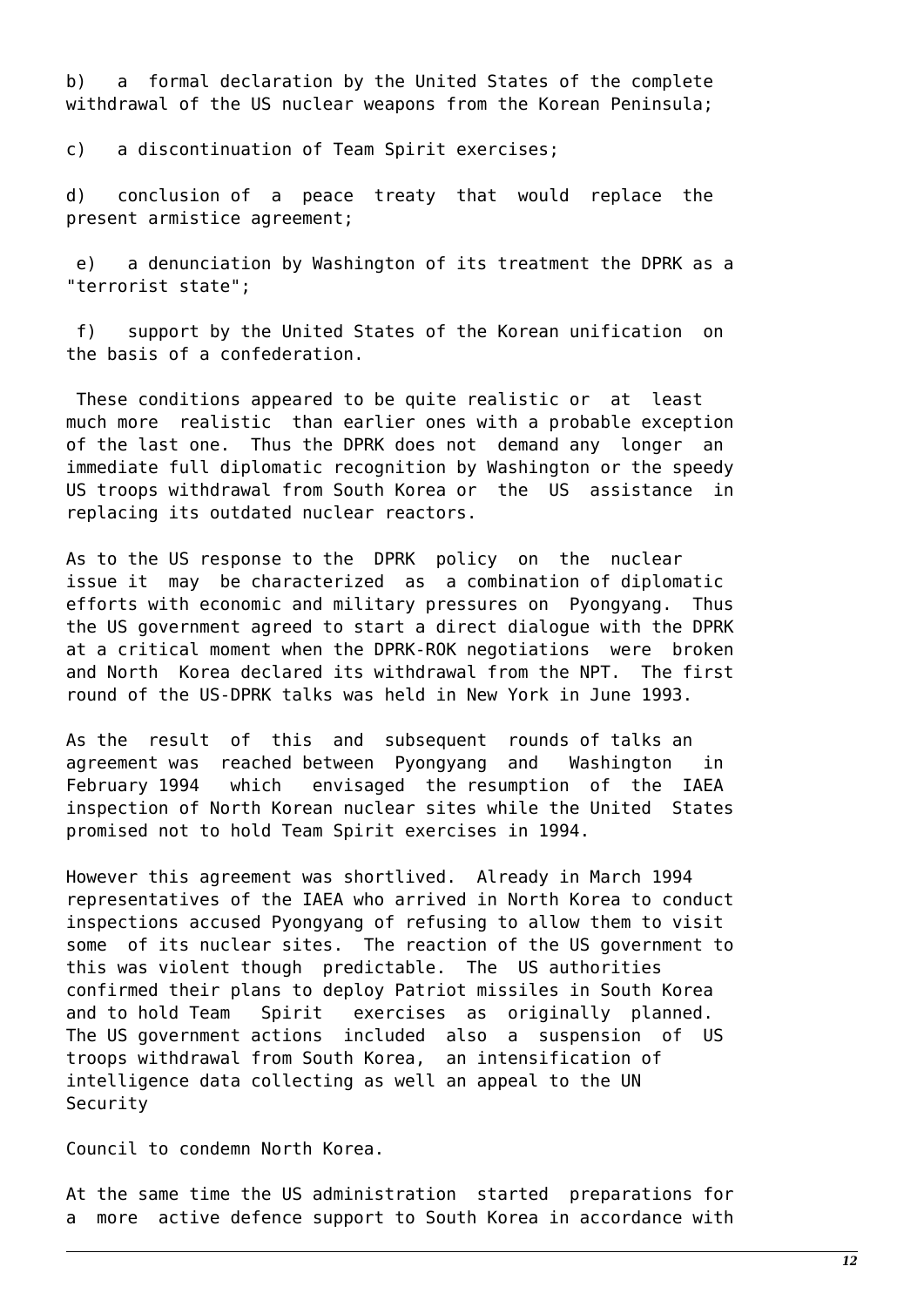the provisions of the mutual defence treaty of 1954. Moreover Senators Nann and Lugar were reported to propose the re-deployment of US tactical nuclear weapons in South Korea.

As to the reaction of another great power, China, to the developments in and around the Korean Peninsula, it is more cautious and ambivalent. Though remaining a formal ally of the DPRK and refusing to support any economic sanctions against it China regards negatively nuclear proliferation and does not approve any steps of North Korea in this direction. A positive role can be played by China in the current crisis not by joining possible economic sanctions against North Korea but by using its political influence on the DPRK in the classical style of quiet diplomacy.

At the first glance Japan takes a very clear and unambiguous stand on the Korean nuclear issue. It supports its principal allies, i.e. the USA and ROK, in their political efforts and favors an establishment of a nuclear-free zone on the Korean Peninsula. At the beginning of April 1993, a delegation of the Japan Socialist party visited Pyongyang and criticized the North Korean decision to withdraw from the NPT (see endnote 3).

However after the test flight of the Rodong missile in the direction of Tokyo the Japanese government has changed some of its previous attitudes towards the nuclear issue. Thus it has been announced that Japan is going to reconsider its position on the long-term prolongation of the Non-proliferation Treaty when this problem will be raised in 1995.

What may become even more serious is Japan provoked by North Korea beginning the development of its own nuclear weapons. So far Japan has refrained from undertaking its

own military nuclear program because its security has been adequately guaranteed under the USA-Japanese Treaty. The Japanese government continues to regard this Treaty as a mainstay of its foreign policy. However the Treaty security provisions may be considered insufficient under emerging new geopolitical conditions and challenges, such as a nuclear threat from North Korea.

As to the Russian policy on the Korean nuclear issue it passed through several stages during the last two years. While continuing to remain highly critical of the North Korean approach to that issue and of Pyongang intentions to withdraw from the NPT, Moscow moved from being merely supportive to the United States, South Korea, Japan and other nations in their condemnation of North Korea to assuming a more active stand on the evolving situation. That change of policy approach resulted in the proposal to hold multilateral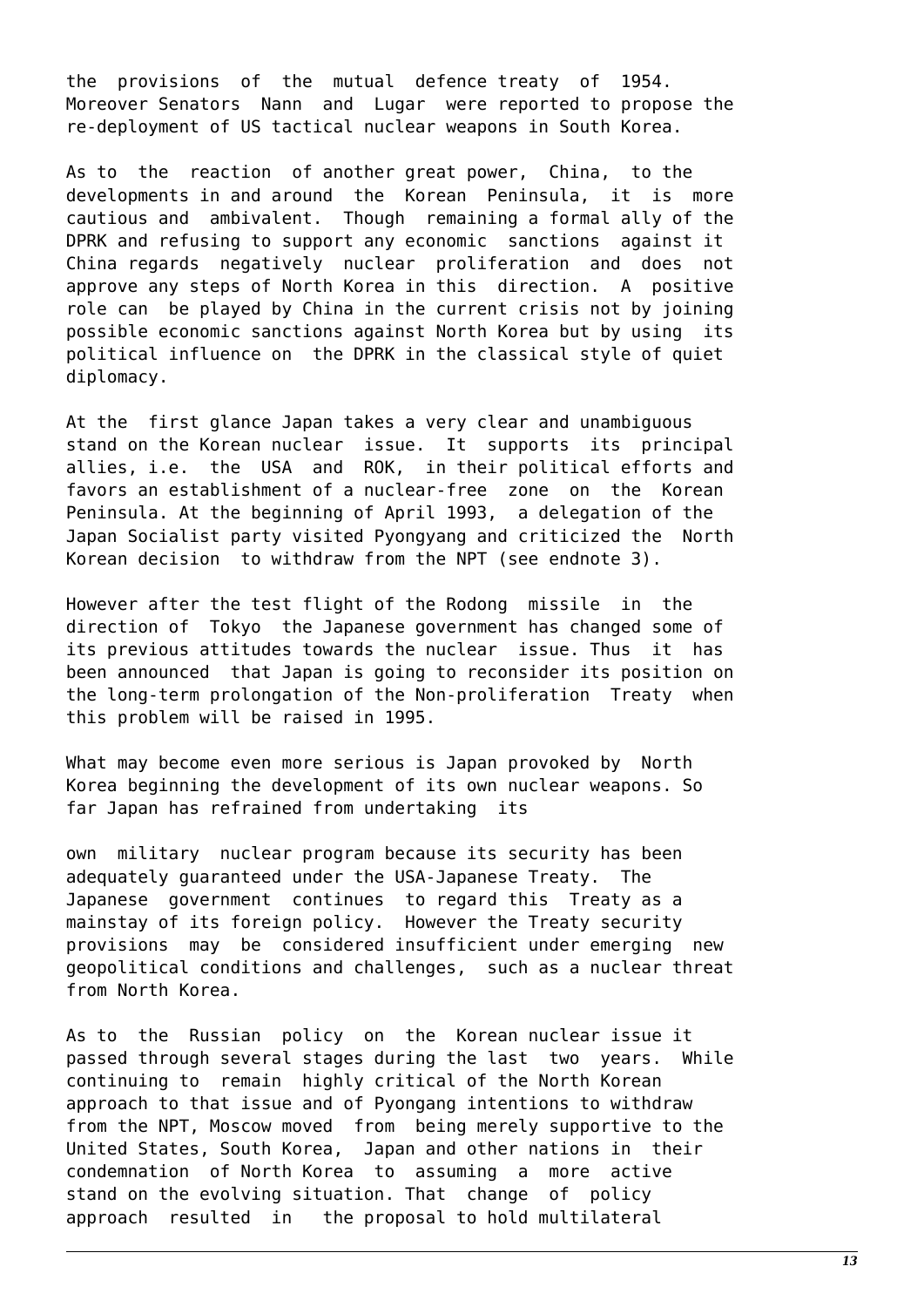negotiations on the Korean nuclear issue that would include not only North Korea and the United States but also other parties whose national interests are directly involved, such as Russia, China, Japan and, of course, South Korea. The reasoning behind this proposal may be explained by a serious disillusion felt in Moscow with the results of the US-North Korean dialogue on the issue which is considered to be highly sensitive to Russian security concerns (see endnote 4).

2.2. The changing role of nuclear-free zones under changing geopolitical conditions.

 The idea of establishing nuclear-free zones (NFZs) dates back to the period of Cold War. At first there was an increase in the number of nuclear zones (i.e. zones where nuclear weapons were deployed) followed by a movement in favor of creating NFZs. In 1961

the world was put on the brink of a nuclear war as a result of the Cuban crisis. Fortunately a prompt political compromise was reached between Moscow and Washington. Soviet nuclear weapons were withdrawn from Cuba in return to the US guarantees of Cuban sovereignty. One of the positive results of this compromise to the outside world became the re-emergence of Latin America as a nuclear-free zone which was formally recorded in 1967 in the Treaty of Tlateloco.

So far it remains to be one of the very few examples of a NFZ the status of which has been respected by nuclear powers (the only other two successful examples of NFZs known to the author of this paper are Antarctica and Greenland). In other parts of the world - South Pacific, South-East Asia, Middle East, etc that aspired to become nuclear free the actual results were far less satisfactory or even completely negative.

One such example is the story of the South Pacific NFZ. In August 1985 Australia, New Zealand, Fiji and other members of the Pacific Forum agreed to create a nuclear free zone and as a result the South Pacific NFZ Treaty was signed in Raratonga. This Treaty prohibited deployment of nuclear weapons on the territories or within territorial waters of member states as well as dumping of nuclear waste and conducting of nuclear tests in the zone area. The five nuclear powers were asked to support the Treaty, to sign corresponding protocols to that effect as well as not to use or threaten to use nuclear weapons against any of the parties to the Treaty.

However in the still prevailing atmosphere of the Cold War a reaction of the nuclear powers to the Raratonga Treaty was far from uniform. Thus the Soviet Union and China signed protocols to the Treaty as requested while the United States and Britain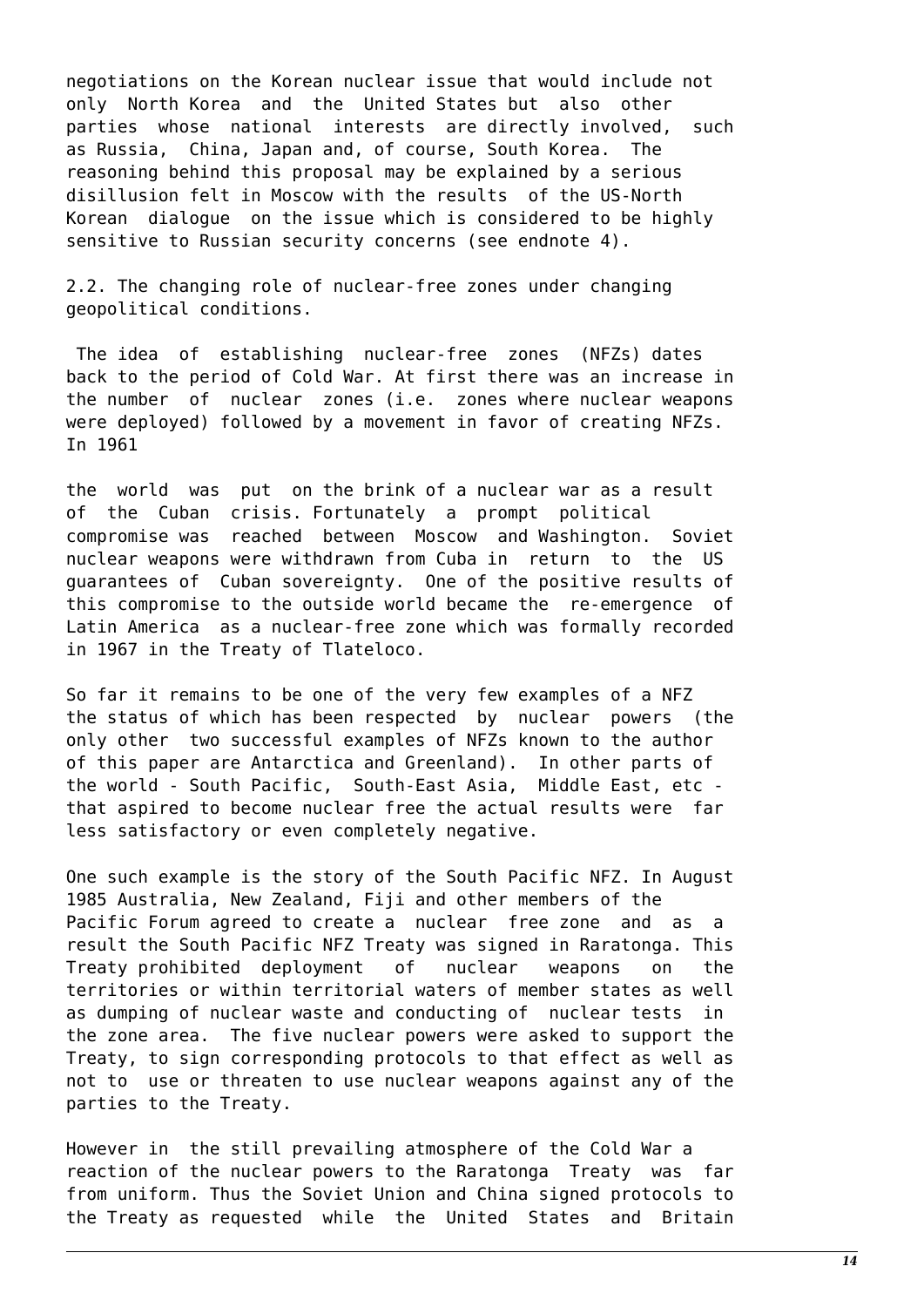refused to do it and France completely disregarded the Treaty continuing its nuclear testing program at the Muroroa attol.

Similarly a proposal to create a NFZ in South-East Asia put forward by the ASEAN states as far back as in September 1984 could not be realized until the Cold War was finally over and the US military bases at Subic Bay and Clark Field in the Philippines where the US nuclear weapons were reportedly deployed were closed. As to the Middle East or the Mediterranean Sea area where creation of NFZs was also proposed many years ago no progress has been achieved so far.

With all those differences among NFZs prosed or realized during the Cold War period their major similarity lies in the fact that their status centered on prohibition of nuclear tests and deployment of nuclear weapons. As can be seen in the case of the South Pacific NFZ, however, such, zones, even if created, remained handicapped unless all five

nuclear states agreed to respect it. Therefore lately it has been realized that NFZs may be much more effective is they become an integral part of collective or cooperative security systems.

2.3. Prospects of a NFZ on the Korean Peninsula.

 The analysis of the political and strategic situation on the Korean Peninsula made earlier brings us to the conclusion that after the dissolution of the Soviet Union the DPRK lost a very powerful political, economic and military support and seemed to have chosen a nuclear option to compensate this loss as a guarantee of its security. If that assumption is correct then one must unequivocally state that such a policy is extremely risky, highly adventurous and in fact futile. Our analysis of possible scenarios of future developments brings us to the only conclusion that North Korea cannot under any conditions achieve a military victory over South Korea in the event of an open conflict. But even if the DPRK-ROK conflict remains in the present latent form it creates an atmosphere of a dangerous unpredictability on the Korean Peninsula and in North-East Asia that may result

in a nuclear proliferation and even a nuclear conflict.

One may safely predict that if Japan, provoked by the developments in North Korea, decides to go nuclear, Russia and China will react with the utmost concern. One may express serious doubts that such a course of events would correspond to the national interests of the USA.

To prevent such undesirable developments the concerned countries should apply more pressure on the DPRK leadership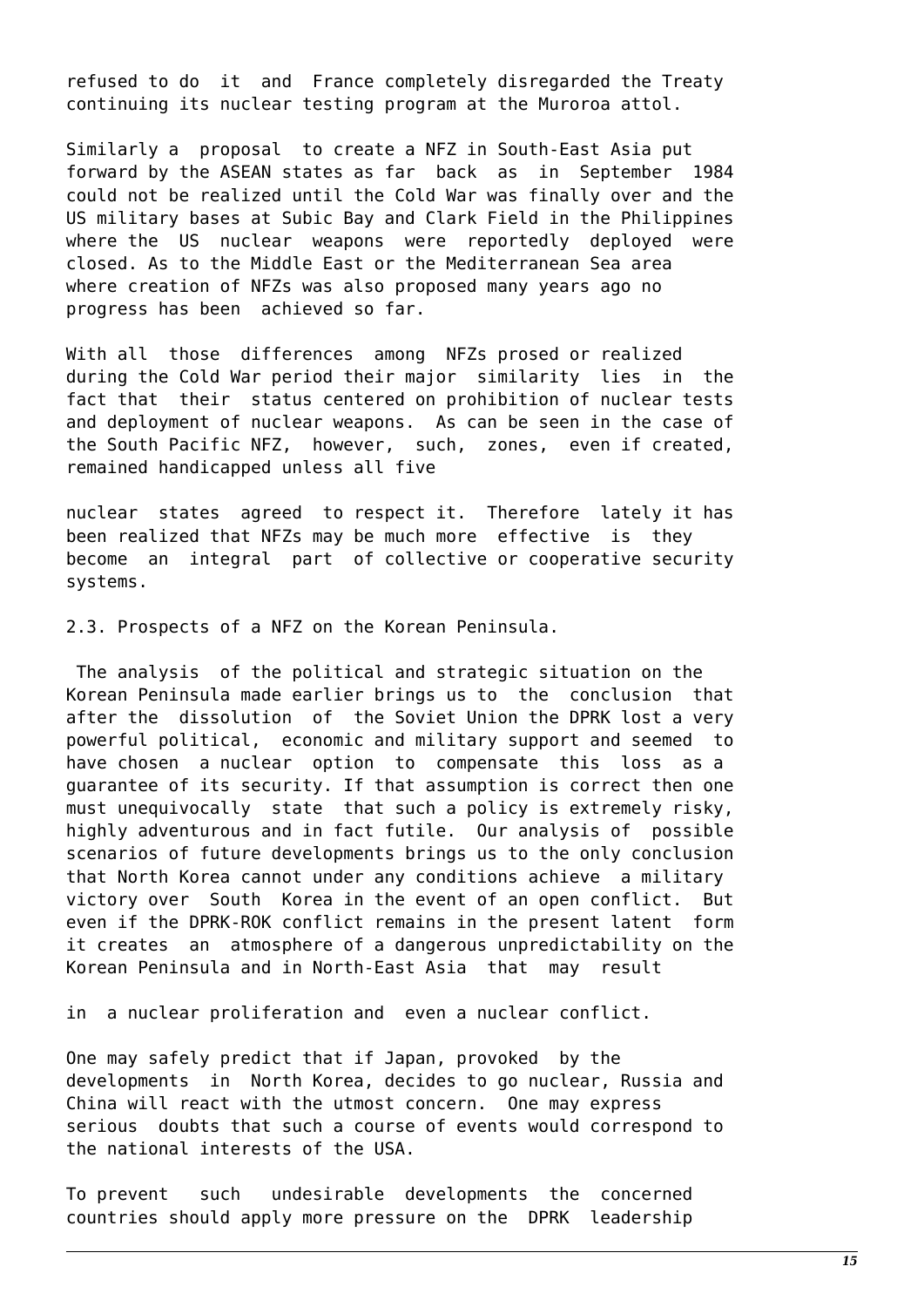but only up to a certain point since introduction of comprehensive economic sanctions to say nothing about threats to use force against Pyongyang may become politically counter productive. Therefore a continuation of the direct US-DPRK dialogue seems to be one of the most feasible and effective instruments of bringing the DPRK leadership to desired results. Without doubt a promise of an economic assistance coming from the USA on certain very concrete political conditions may be very helpful in the negotiation process especially since the DPRK now is in a very serious economic situation.

However, if this dialogue fails, as the present situation suggests, in order to reach an acceptable and lasting agreement on peace and security on the Korean Peninsula, that will involve a creation of a NFZ there, more energetic multilateral efforts by both Korean states, the USA, Russia, China and Japan should be undertaken that may finally result in an international conference on Korea and establishment of a cooperative security system in North-East Asia.

## ENDNOTES

1. Here as elsewhere, I have tried to convince readers that the DPRK is unable to launch a conventional or nuclear attack with any reasonable chance of success; this view is also expressed by General Kolesnikov, chief of the Russian Army GS.

2. After the second round of the US-DPRK talks (February 1994) was concluded with a four-point agreement on the resumption of the IAEA inspections and of the North-South dialogue as well as on discontinuation of Team Spirit exercises, the first deputy Foreign Minister of North Korea made a statement on March 4 which called the USA to stop nuclear threats and hostile policies against the DPRK; to assist it with light water reactor technology; and to improve the US-DPRK relations.

3. Indeed, at the beginning of 1994 there were reports in the Japanese press accusing Russia and its nuclear and missile experts in assisting the DPRK in its nuclear military program. To make these accusations credible a certain secret document allegedly issued by the Russian Defense Ministry was referred to. However, the Russian government rejected these press reports as completely false.

4. As to Russian nuclear forces in the Far East, their size and structure are maintained in accordance with principles of the national doctrine of defense sufficiency as well as with the provisions of the US-Russian START agreements. Their purpose is to serve as a nuclear deterrent to either of three major possible threats to Russian national security that may come from North-West Pacific, Russian-Chinese border or Korean Peninsula. The